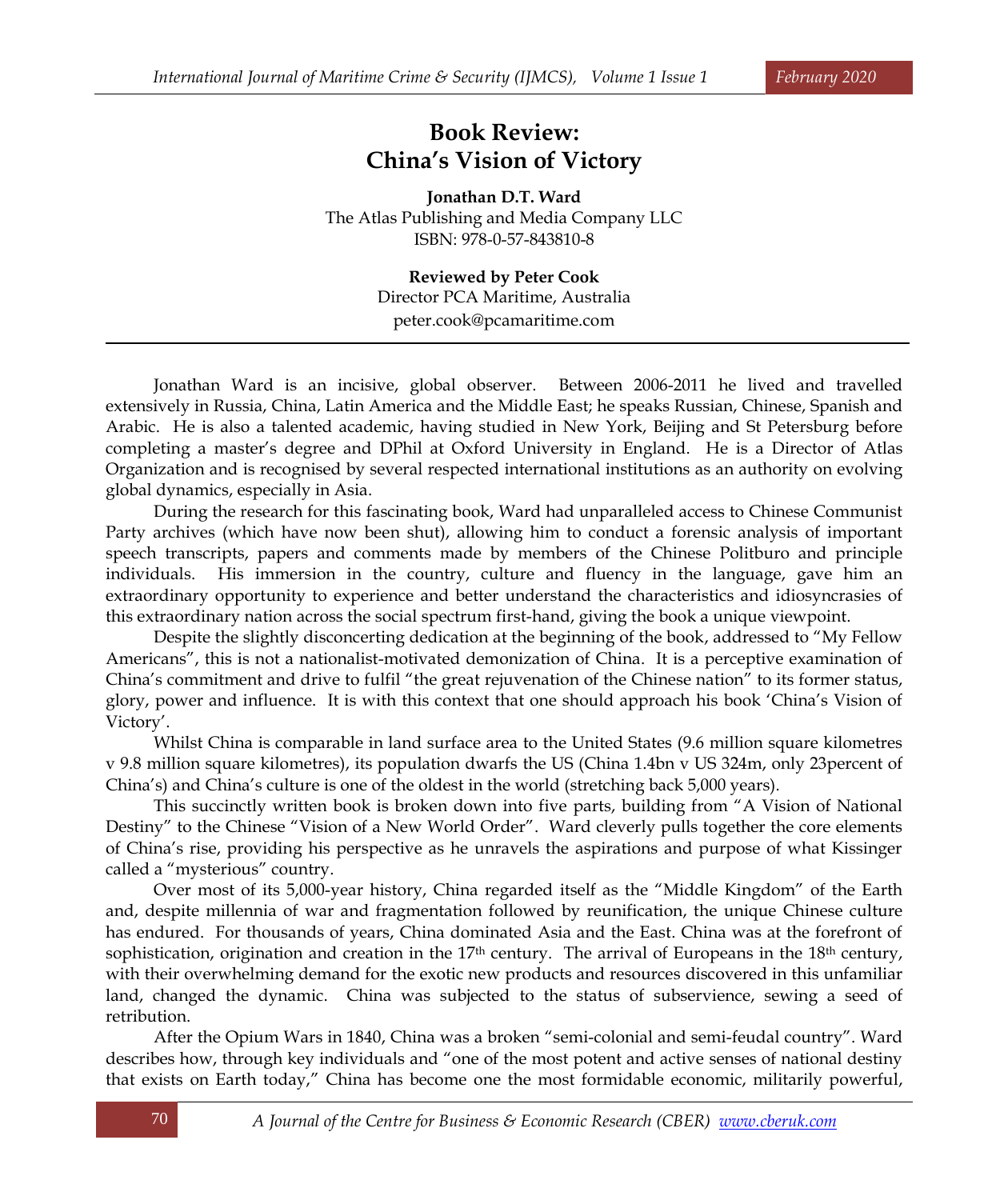technologically capable countries in the world. It is perceived by many, as competing with the USA, the acknowledged global superpower, for supremacy.

Ward does not suggest acquiescence or submission to China as an evolving superpower but provokes the reader to understand and confront the reality of what is happening. He explains how the "West" has failed to understand, and seriously underestimated, the "invisible force of more than 1.3 billion people." The US approach was to "engage but hedge", which is deemed to have failed. This could be blamed on entrenched Anglo-Saxon systemic racism, resulting in arrogance and complacency, making them blind to the Chinese renaissance.

Ward explores the beginnings of the great rejuvenation of China at the start of the twentieth century, acknowledging Mao Zedong's significant influence but also identifying the Chinese mantra, "hide your brightness, bide your time", as the way in which this economic rebirth seems to have been overlooked until well into the first decade of the 21st century.

Historically, China has been a "continental" nation, always having to defend its borders from neighbouring invaders and being forced to build the only defensive structure (the Great Wall), visible from space. With its borders now secure, China is looking to the sea as its "Blue National Soil", building outposts across the South China Sea. Ward explains this uncharacteristic maritime growth (China's single significant foray into the maritime domain in 1405 by Admiral Zheng He, was halted before gaining any real momentum, due to prohibitive costs and limited foreseeable gain), by examining the urgency of its growing demand for resources from outside the nation, and the criticality of seaborne trade to feed this requirement. He also looks at the rapid growth of the Peoples Liberation Army (Navy) in numbers, technological advances and ongoing initiatives, posing questions about its rivalry to the largest navy in the world (the US Navy).

The economic growth of China has been breath-taking, and Ward reveals startling facts about how it was designed, developed and conducted, along with some unsettling predictions about where this growth is likely to take China and the potential knock-on effects to other global economies, especially the US. He reiterates the patience and tenacity of Chinese companies acquiring market share whilst democracies obsessively debate the future of the "rules-based order".

He also describes how China sees the "Belt and Road" initiative as a symbiotic process, rather than just purely importing raw materials and exporting products globally. He highlights the urgency placed on this advancement to ensure that the appetite of a fast-expanding consumer class (estimated to be growing at 100 million people per year) within China and other developing countries, especially in Asia, are met.

The final section of the book looks at how China envisages the world will develop beyond the Western constraints of the rules-based order, examines the phenomena of "Sinocentricism", and how popular quotes from ancient China<sup>1</sup> are used to exemplify Chinese purpose, methodology and conduct. Ward, then provides evidence to demonstrate how successful the Chinese have been in this strategy, including highlighting that Hollywood no longer makes China the bad guys. In his book "on China" Henry Kissinger elucidates the Chinese art of "strategic encirclement", which he experienced in the 1970s. The relentless creeping global presence of China with its growing economic influence may prompt the reader to reflect on another of Sun Tzu's teachings, "The supreme art of war is to subdue the enemy without fighting."

In his conclusion, Ward urges the reader to take stock and understand the reality of China's unprecedented growth. The targets set by the Chinese Communist Party of "rejuvenation" by 2050 (two

<sup>1</sup> Philosopher Sun Tzu, "the clever combatant imposes his will on the enemy but does not allow the enemy's will to be imposed on him."